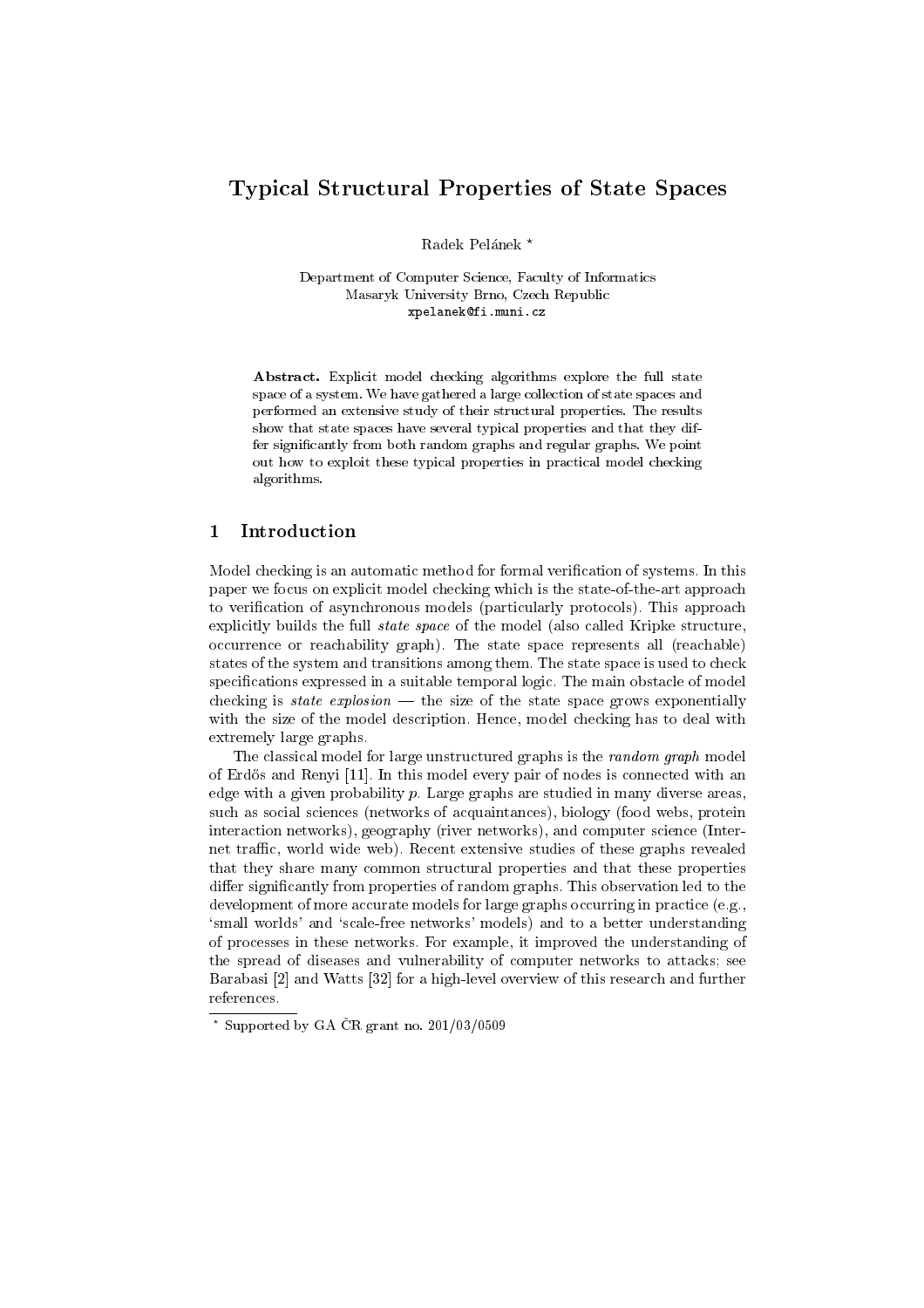In model checking, we usually treat state spaces as arbitrary graphs. However, since state spaces are generated from short descriptions, it is clear that they have some special properties. This line of thought leads to the following questions:

- 1. What do state spaces have in common? What are their typical properties?
- 2. Can state spaces be modeled by random graphs or by some class of regular graphs in a satisfactory manner?
- 3. Can we exploit these typical properties to traverse or model check a state space more efficiently? Or at least to better analyze complexity of algorithms? Can some information about a state space be of any use to the user or to the developer of a model checker?
- 4. Is there any significant difference between toy academical models and real life case studies? Are state spaces similar to such an extent that it does not matter which models we choose for benchmarking our algorithms?

Methodology The basic approach isthe following: we measure many graph parameters of a large collection of state spaces and try to draw answers from the results. We restrict ourselves to asynchronous models, because these are typically investigated by explicit model checkers. We consider neither labels on edges nor atomic propositions in states and thus we focus only on structural properties of graphs. For generating state spaces we have used four well-known model checkers (SPIN [22], CADP [14], Murphi [10],  $\mu$ CR [16]L) and two experimental model checkers. In all, we have used 55 different models including many large case studies (see Appendix A). In this report we summarize our observations, point out possible applications, and try to outline some answers. The project's web page [1] contains more details about investigated state spaces and the way in which they were generated. Moreover, interested reader can find on the web page all state spaces in a simple textual format together with a detailed report for each of them, summary tables for each measured parameter, and more summary statistics and figures.

 $R$  and  $R$  and  $R$  and  $R$  are interested work of the study of the study of  $R$  interests and study of  $R$  and  $R$  interests are interesting of  $R$  interests and  $R$  interests are interests and  $R$  interests are interest occurring in practice (e.g., [13]). But to the best of our knowledge, there has been no systematic work in this direction. In many articles one can find remarks and observation concerning typical values of individual parameters, e.g., diameter [5, 28], back level edges [31, 3], degree, stack depth [20]. Some authors make implicit assumptions about the structure of state spaces [7, 23] or claim that the usefulness of their approach is based on characteristics of state spaces without actually identifying these characteristics [30]. Groote and van Ham [17] try to visualize large state spaces with the goal of providing the user with better insight into a model.

Organization of the paper Section 2 describes studied parameters, results of measurements, their analysis, and possible application. Section 3 compares different classes of state spaces. An impatient reader can jump directly to Section 4 where our observations are summarized and where we provide some answers. Finally, the last section outlines several new questions for future research.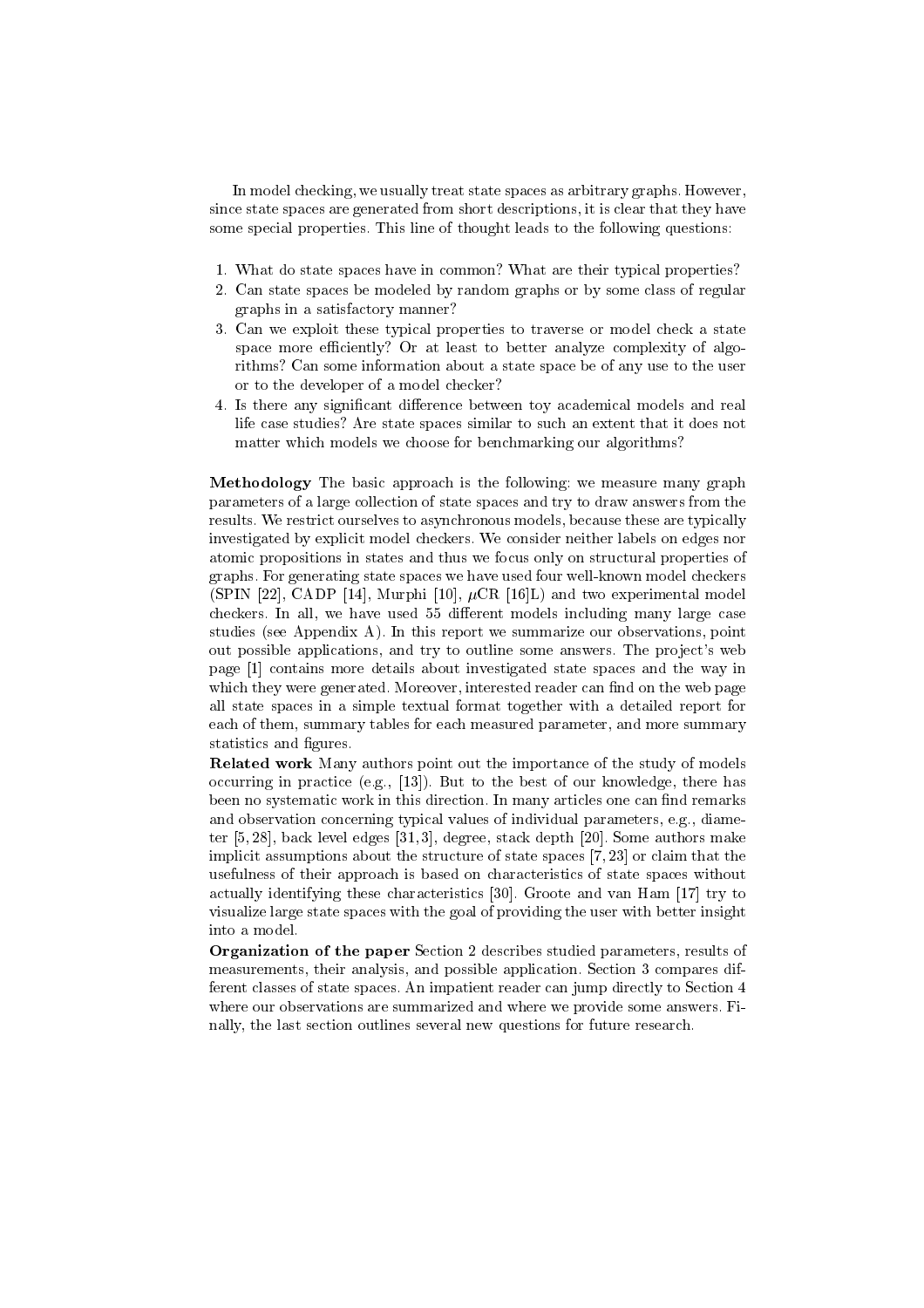# 2 Parameters of State Spaces

A *state space* is a relational structure which represents the behavior of a system (program, protocol, chip, . . . ). It represents all possible states of the system and transitions between them. Thus we can view a state space as a simple directed  $graph<sup>1</sup> G = (V, E, v<sub>0</sub>)$  with a set of vertices V, a set of directed edges  $E \subset V \times V$ , and a distinguished initial vertex  $v_0$ . Moreover, we suppose that all vertices are reachable from the initial one. In the following we use graph when talking about generic notions and *state space* when talking about notions which are specific to state spaces of asynchronous models.

### 2.1 Dec 2.1 Dec 2.1 Dec 2.1 Dec 2.1 Dec 2.1 Dec 2.1 Dec 2.1 Dec 2.1 Dec 2.1 Dec 2.1 Dec 2.1 Dec 2.1 Dec 2.1 De

Out-degree (in-degree) of a vertex is the number of edges leading from (to) this vertex. Average degree is just  $|E|/|V|$ . The basic observation is that the average degree is very small  $-$  typically around 3 (Fig. 1). Maximal in-(out-)degree is often several times higher than the average degree but with respect to the size of the state space it is small as well. Hence state spaces do not contain any `hubs'. In this respect state spaces are similar to random graphs, which have Poisson distribution of degrees. On the other hand, scale free networks discussed in the introduction are characterized by the power-law distribution of degrees and the existence of hubs is a typical feature of such networks [2].

The fact that state spaces are sparse is not surprising and was observed long ago . It can be quite easily explained: the degree corresponds to a `branching factor' of a state; the branching is due to parallel components of the model and due to the inner nondeterminism of components; and both of these are usually very small. In fact, it seems reasonable to claim that in practice  $|E| \in$  $O(|V|)$ . Nevertheless, the sparseness is usually not taken into account either in the construction of model checking algorithms or in the analysis of their complexity.

In many cases the average degree is even smaller than two, since there are many vertices with degree one. This observation can be used for saving some memory during the state space traversal [4].

#### 2.2Strongly Connected Components

A strongly connected component (SCC) of G is a maximal set of states  $C \subseteq V$ such that for each  $u, v \in C$ , the vertex v is reachable from u and vice versa. The quotient graph of G is a graph  $(W, H)$  such that W is the set of the SCCs of G and  $(C_1, C_2) \in H$  if and only if  $C_1 \neq C_2$  and there exist  $r \in C_1$ ,  $s \in C_2$  such that  $(r, s) \in E$ . The *SCC quotient height* of the graph G is the length of the longest

<sup>1</sup> We consider state spaces as simple graphs, i.e., we do not consider self-loops and multiedges. Although these may be signicant for model checking temporal logics, they are not that important for the structural properties we consider here.

<sup>2</sup> Holzman [20] gives an estimate 2 for average degree.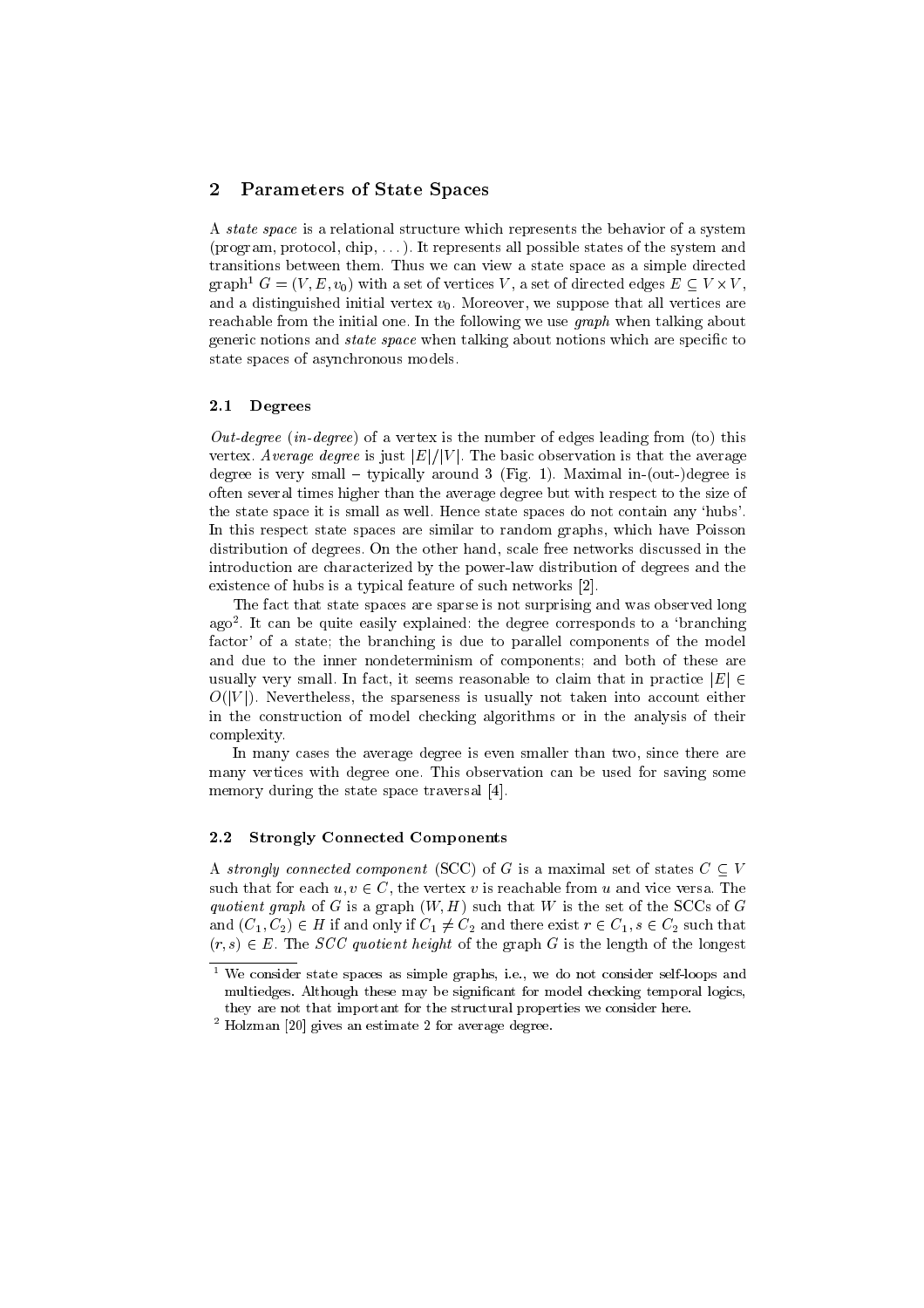

Fig. 1. Degree statistics. Values are displayed with the boxplot method. The upper and lower lines are maximum and minimum values, the middle line is a median, the other two are quartiles. Circles mark outliers. Note the logarithmic  $y$ -axis.

path in the quotient graph of G. A component is trivial if it contains only one vertex. Finally, a component is terminal if it has no successor in the quotient graph.

For state spaces, the height of the SCC quotient graph is small. In all but one case it is smaller than 200, in 70% of cases it is smaller than 50. The structure of quotient graph has one of the following types:

- { there is only one SCC component (18% of cases),
- ${\bf t}$  there are only the the components (the graph is acyclicity) (4.4) of cases),
- { there is one large component which contains most states; the largest component is usually terminal and often it is even the only terminal.

The number of SCCs can be very high, but this is mainly due to trivial components. The conclusion is that most states lie either in the largest component or in some trivial component and that the largest component tends to be `at the bottom' of the SCC quotient graph.

SCCs play an important role in many model checking algorithms and the above stated observation can be quite significant with respect to practical applicability of some approaches, for example:

 $\sim$  runtimes of symbolic SCC decomposition algorithms [12, 25] depends  $\sim$ very much on the structure of the SCC quotient graph. The thorough analysis [27] shows that the complexity of these algorithms depends on the SCC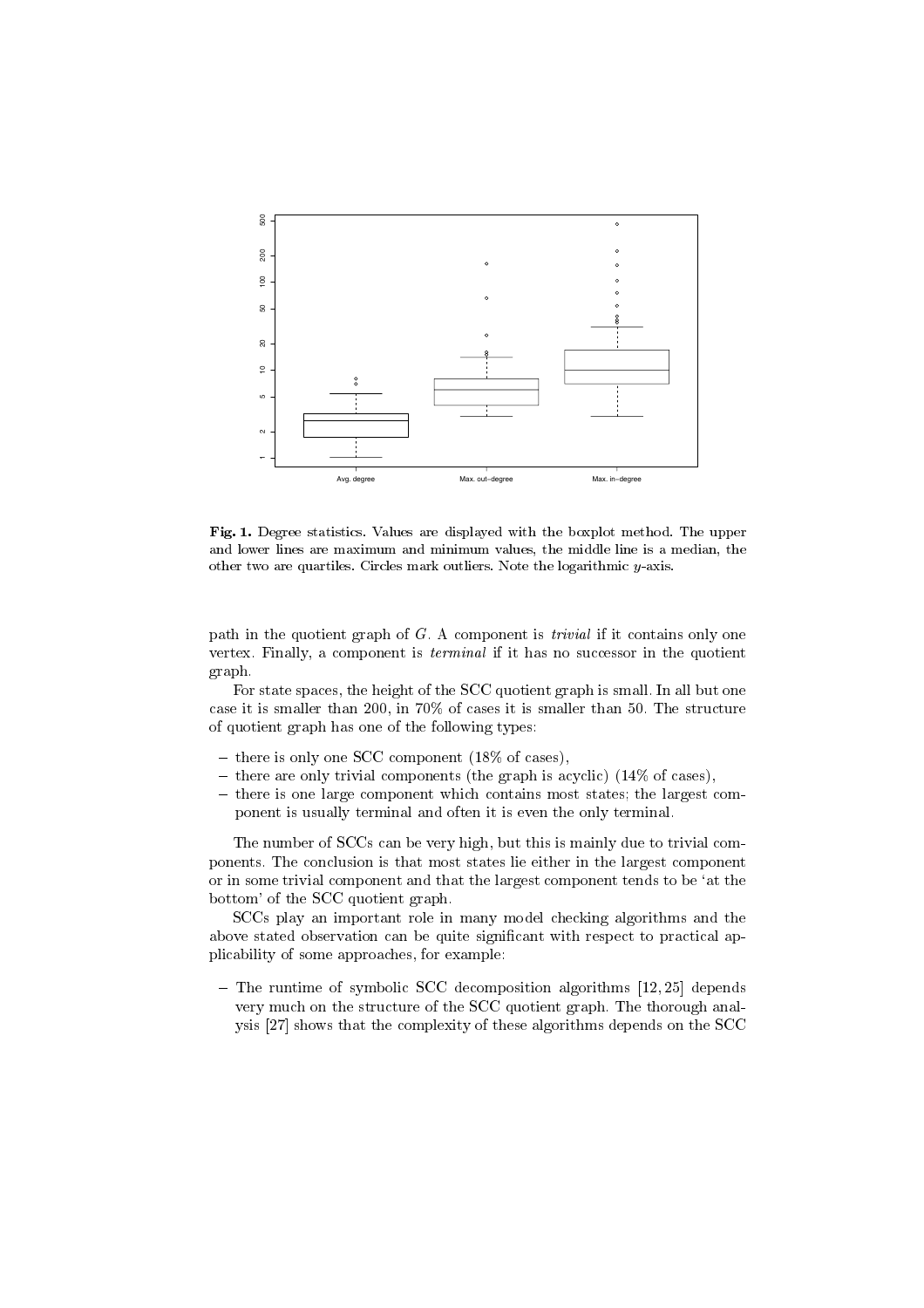quotient height, the number of SCC, and the number of nontrivial SCC. We note that symbolic algorithms are usually used for synchronous models (whereas our state spaces correspond to asynchronous ones) and thus our observations are not directly applicable here. However, the distributed explicit cycle detection algorithm [6] has complexity proportional to the SCC quotient height as well.

- The existence of one large component shows the limited applicability of some algorithms. The 'sweep line' method [8] of the state space exploration saves memory by deleting states which are in a fully explored SCC. The distributed cycle detection based on partitioning the state space with respect to SCCs [23] assigns to each computer in a network one or more SCCs.
- { On the other hand, some algorithms could be simpler for state spaces which have one big component. For example during random walk there is a little danger that the algorithm will stuck in some small component.

### $2.3$  Properties of Dreadth-First and Depth-First Search  $\sim$

The basic model checking procedure is a reachability analysis  $-$  searching a state space for an error state. Here we consider two basic methods for state space traversal and their properties.

Breadth-First Search (BFS) Let us consider the BFS from the initial vertex  $v_0$ . A level of the BFS with an index k is a set of states with distance from  $v_0$  equal to k. The BFS height is the largest index of a non-empty level. An edge  $(u, v)$  is a back level edge if v belongs to a level with a lower or the same index as  $u$ . The *length* of a back level edge is the difference between the indices of the two levels.

- ${\bf T}$  . The BFS height is small (Fig. 2). There is no clear correlation between the correlation between the correlation between  ${\bf T}$ state space size and the BFS height. It depends rather on the type of the model.
- The sizes of levels follow a typical pattern. If we plot the number of states on a level against the index of a level we get a  $D$ FS level  $graph$  . See Fig. 3  $\,$ for several such graphs. Usually this graph has a `bell-like' shape.
- { The relative number of back level edges is (rather uniformly) distributed between  $0\%$  and  $50\%$ . Most edges are local — they connect two close levels (as already observed by Tronci et al. [31]). However, for most models there exist some long back level edges. For exact results and statistics see [1].
- $\overline{a}$  For most systems we observe that there are only a few typical lengths of back level edges and that most back level edges have these lengths. This is probably caused by the fact that back level edges correspond to jumps in the model. There are typically only a reasonably small number of different jumps in a model.

 $\degree$  Note that the word 'graph' is overloaded here. In this context we mean graph in the functional sense.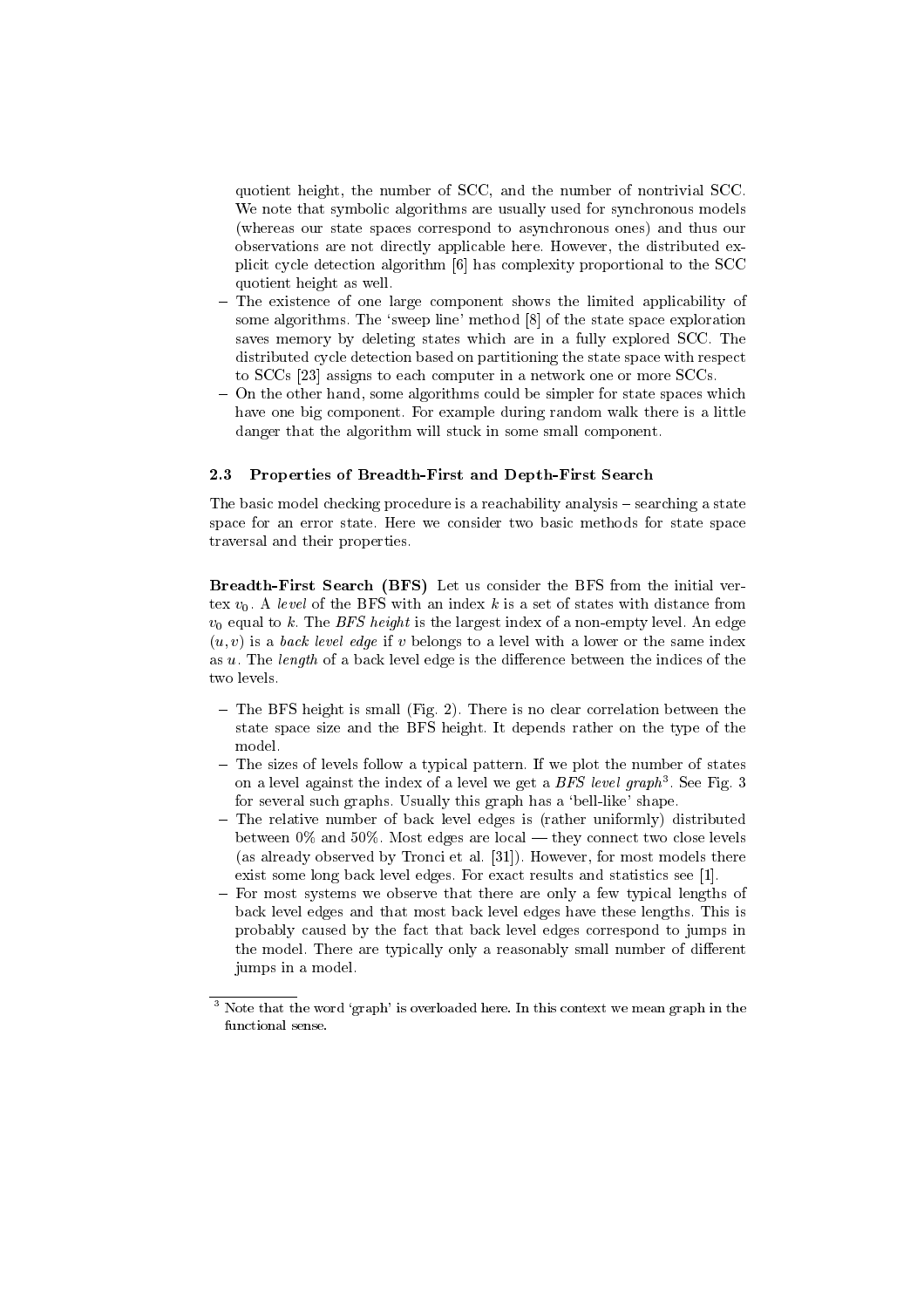

Fig. 2. The BFS height plotted against the size of the state space. Note the logarithmic x-axis. Three examples have height larger than 300.

- $\equiv$  Tronci et al. [31, 24] exploit locality of edges for state space caching. Their technique stores only recently visited states. The efficiency (and termination) of their algorithm rely on the fact that most edges are local and hence target states of edges are usually in the cache. In a similar way, one could exploit typical lengths of back level edges or try to estimate the maximal length of a back level edge and use this estimate as a key for removing states from the cache.
- The algorithm for distributed cycle detection by Barnat et al. [3] has complexity proportional to the number of back level edges.
- The typical shape of the BFS level graph can be exploited for a prediction of the size of a state space. Particularly, when a model checker runs out of memory it may be useful to see the BFS level graph  $-$  it can help the user to decide, whether it will be sufficient just to use a more powerful computer (or a distributed computation on several computers) or whether the model is hopelessly big and it is necessary to use some reduction and/or abstraction. This is easy to implement (and add to existing model checkers) and in our experience it can be very useful to the user.

Depth-First Search (DFS) Next we consider the depth-rst search from the initial vertex. The behavior of DFS (but not the completeness) depends on the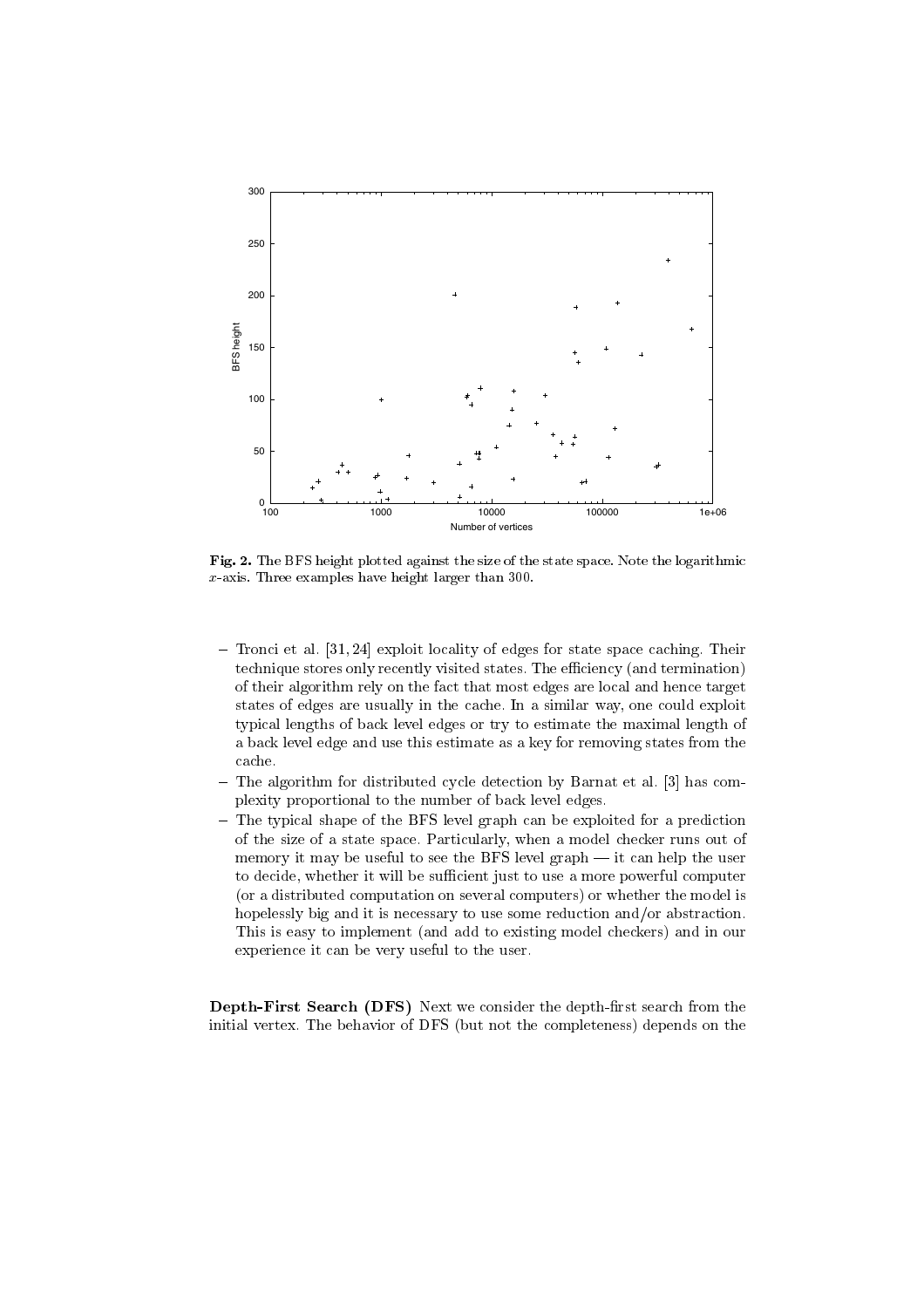

Fig. 3. BFS level graphs. For simple models the curve is really smooth and bell-like. For more complex models it can be a bit ragged. The last two graphs show that there are exceptions which have more 'peaks' (but these are rare exceptions).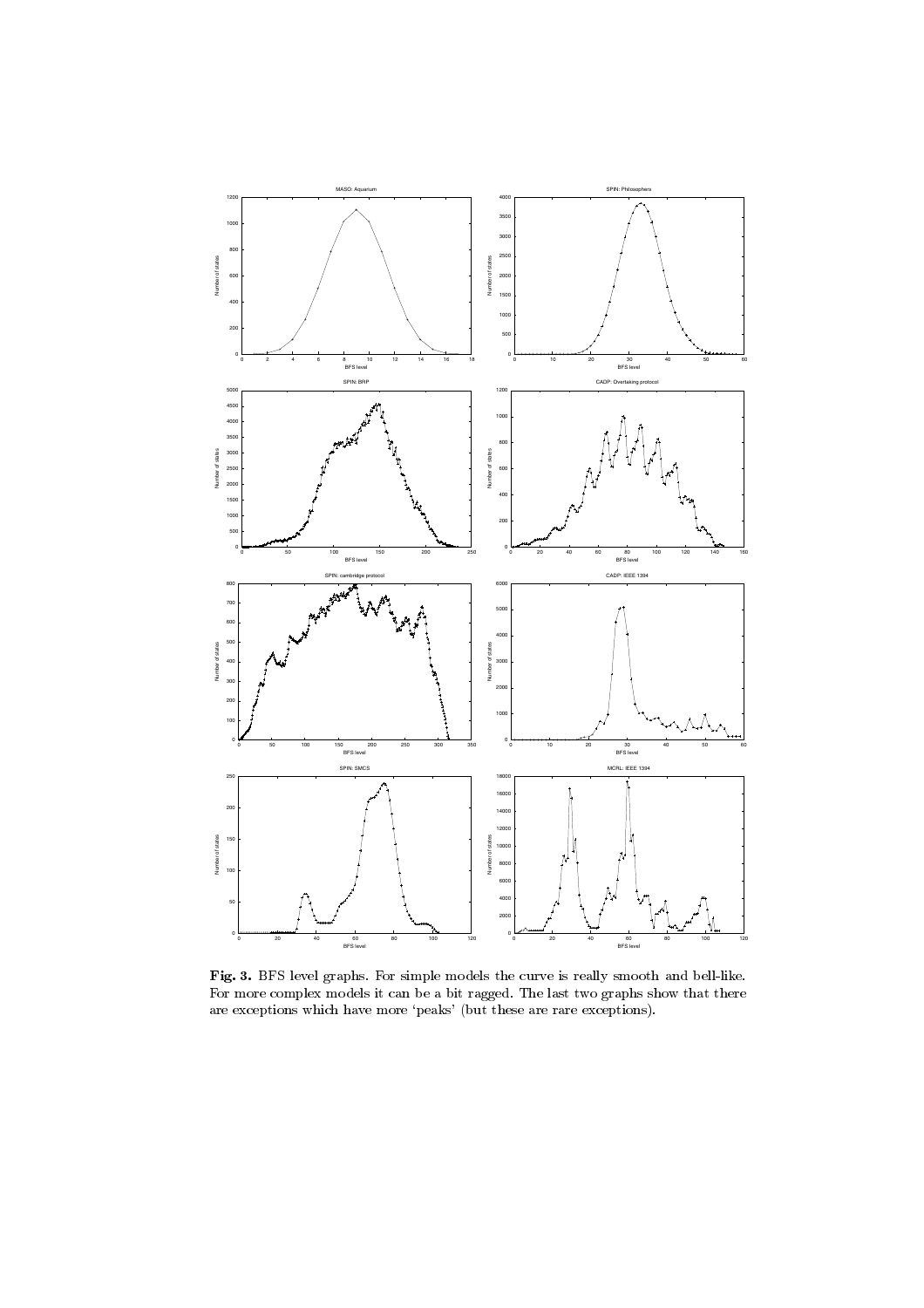order in which successors of each vertex are visited. Therefore we have considered several runs of DFS with different orderings of successors.

If we plot the size of the stack during DFS we get a stack graph. Fig. 4 shows several stack graphs (for more graphs see [1]). The interesting observation is that the shape of the graph does not depend much on the ordering of successors. The stack graph changes a bit of course, but the overall appearance remains the same. Moreover, each state space has its own typical graph. In contrast, all random graphs have rather the same, smooth stack graph.

When we count the length of cycles encountered during DFS we find out that there are several typical lengths of cycles which occur very often; after the observation of the typical lengths of back level edges this does not come as a great surprise.

These observations point out interesting structural properties of state spaces (and their differences from random graphs) but do not seem to have many direct applications. The only one is the stack cycling technique [21] which exploits the fact that the size of the stack does not change too quickly and stores part of the stack on the magnetic disc. Stack graphs could provide better insight into how to manage this process.



Fig. 4. Stack graphs. The first one is the stack graph of a very simple model. Stack graphs of random graphs are similar to this one. The other three stack graphs correspond to more complex models.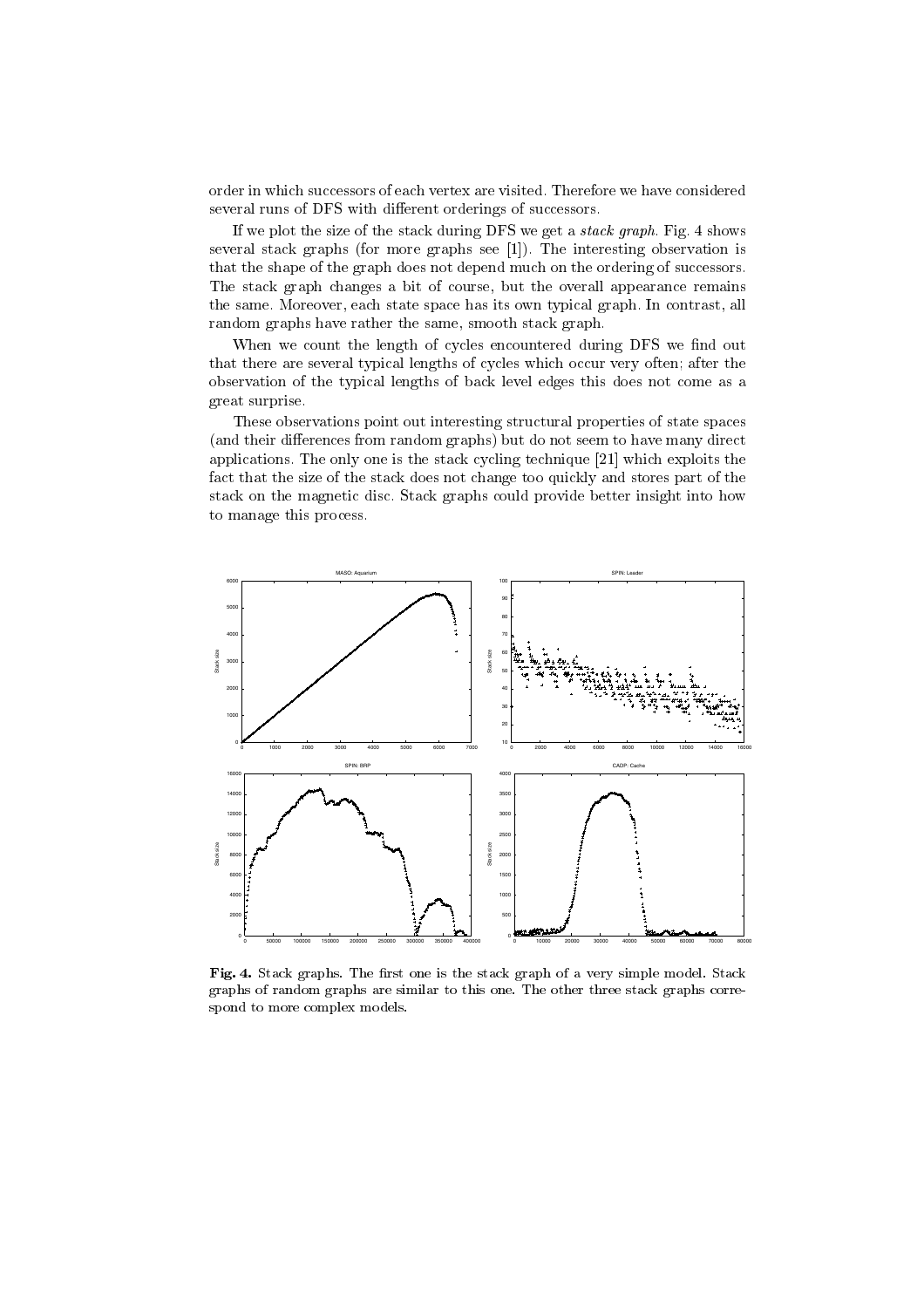queue and Stack Size For implementations of the breadth- and depth- and depthsearch one uses queue and stack data structures. These data structures are in most model checkers treated differently from a set of already visited states. This set (usually implemented as a hash table) is considered to be the main memory consumer. Therefore its size is reduced using sophisticated techniques: states are compressed with lossless compression [19] or bit-state hashing [18], stored on magnetic disc [29], or only some states are stored [4, 15]. On the other hand, the whole queue/stack is typically kept in memory without any compression. Our measurements show that the sizes of these structures are often as much as 10% of the size of a state space; see Fig. 5 for results and comparison of queue and stack sizes. Thus it may happen that the applicability of a model checker becomes limited by the size of a queue/stack data structure. Therefore it is important to pay attention to these structures when engineering a model checker. We note that this is already done is some model checkers  $-$  SPIN can store part of a stack on disc [21], UPPAAL stores all states in the hash table and maintains only references in a queue/stack [9].



Fig. 5. A comparison of maximal queue and stack sizes expressed as percentages of the state space size. Note that the relative size of a queue is always smaller than 40% of the state space size whereas the relative size of a stack can go up to 90% of the state space size.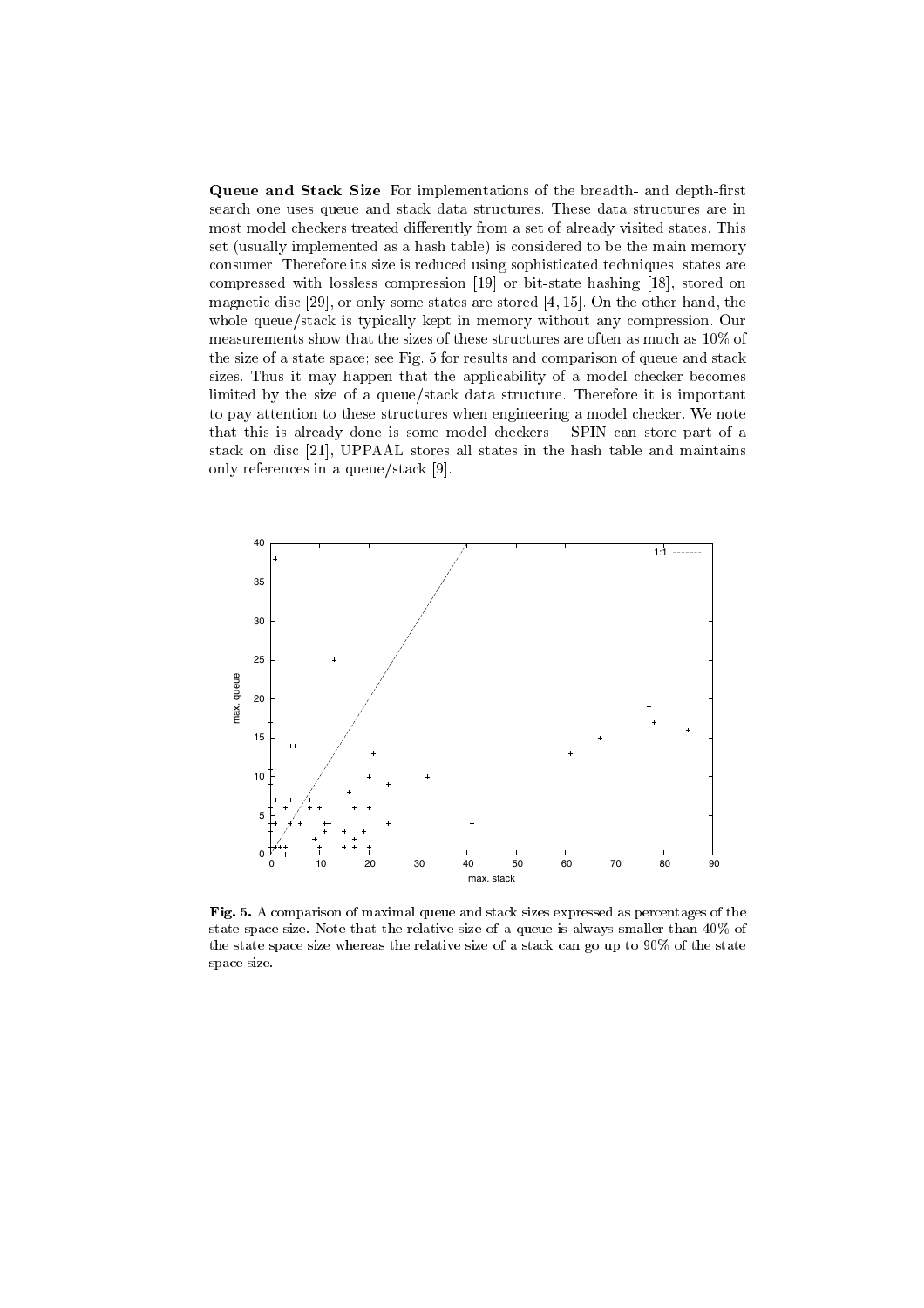#### 2.4Distances

The diameter of a graph is the length of the largest shortest path between two vertices. The girth of a graph is the length of the shortest cycle. Since diameter and girth are expensive to compute<sup>4</sup> we can determine them only for small state spaces.

However, experiments for small graphs reveal that we can compute good estimates of these parameters with the use of the breadth- and depth-first search. The BFS height can be used to estimate the diameter. For most state spaces the diameter is smaller than 1.5 times the BFS height. Note that for general graphs the diameter can be much larger than the BFS height. DFS can be used to estimate the girth  $-$  it is not guaranteed to find the shortest cycle but our experience shows that in practice it does.

It is a 'common belief' (only partially supported in some papers) that the diameter is small. Our experiments confirm this belief. In most cases the diameter is smaller than  $200$ , often much smaller . The girth is in most cases smaller  $\blacksquare$ than 8.

The fact that the diameter is small is practically very important. Several algorithms (e.g., [28, 12, 25]) and the bounded model checking approach [5] directly exploit this fact. Moreover, the fact that the diameter is small suggests that many of the very long counterexamples (as produced by some model checkers) are caused by a poor search and not by the inherent complexity of the bug.

#### 2.5Local Structure

As the next step we try to analyze the local structure of state spaces. In order to do so, we employ some ideas from the analysis of social networks. A typical characteristics of social networks is *clustering*  $-$  two friends of one person are friends together with much higher probability than two randomly picked persons. Thus vertices have a tendency to form clusters. This is a significant feature which distinguishes social networks from random graphs.

In state spaces we can expect some form of clustering as well  $-$  two successors of a state are more probable to have some close common successor than two randomly picked states. Specifically, state spaces are well-known to contain many `diamonds'. We try to formalize these ideas and provide some experimental base for them.

- ${ A}$  diamond rooted at  $v_1$  is a quadruple  $(v_1, v_2, v_3, v_4)$  such that  $\{(v_1, v_2),$  $(v_1, v_3), (v_2, v_4), (v_3, v_4)\} \subseteq E.$
- $\equiv$ The k-neighborhood of v is the set of vertices with distance from v smaller or equal to k.

<sup>4</sup> In the context of large state spaces even quadratic algorithms are expensive.

<sup>5</sup> Diameters of state spaces are very small with respect to their size and to the theoretical worst case. But compared to random graphs or `small world' networks it is still rather large (the diameter of these graphs is proportional to the logarithm of their size).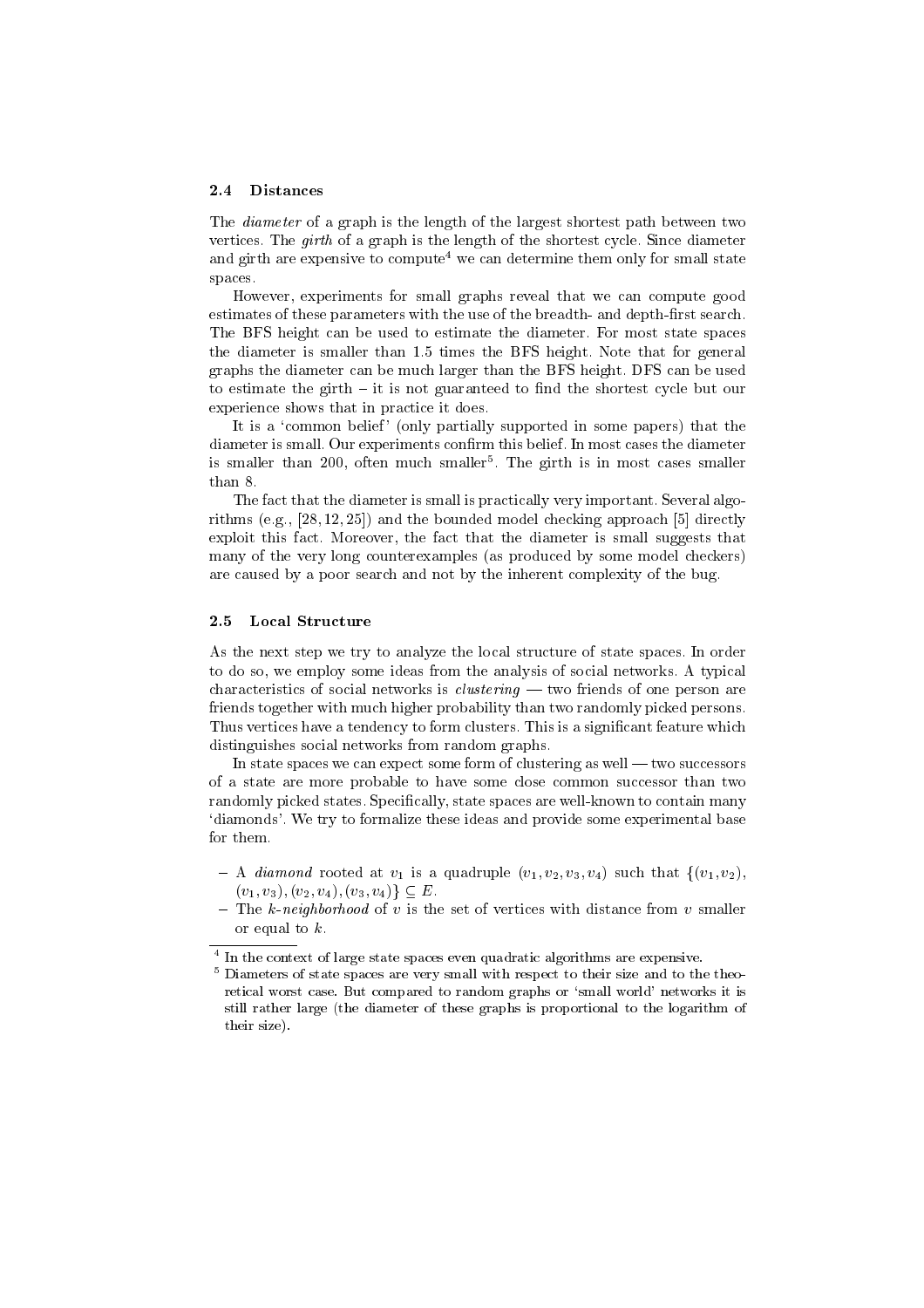The k-clustering coefficient of a vertex v is the ratio of the number of edges to the number of vertices in the  $k$ -neighborhood (not counting the v itself). If the clustering coefficient is equal to 1, no vertex in the neighborhood has two incoming edges within this neighborhood. A higher coefficient implies that there are several paths to some vertices within the neighborhood. Random graphs have clustering coefficients close to 1.

The measurements confirm that the local structure of state spaces significantly differ from random graphs (see  $[1]$  for more details):

- $\sim$  size of neighborhood grows much more spaces than for spaces than for state  $\sim$ random graphs (Fig.  $6$ ). This is because the clustering coefficient of state spaces increases (rather linearly) with average degree.
- { Diamonds display an interesting dependence on the average degree. For a state space with average degree less than two there are a small number of diamonds. For state spaces with average degree larger than two there are a lot of them.
- Although girth is small for all state spaces, short cycles are abundant only in some graphs — only one third of state spaces have many short cycles.
- { The local structure is similar in all parts of a state space.



Fig. 6. Relationship between the size of 4-neighborhood and the average degree, and a comparison with random graphs.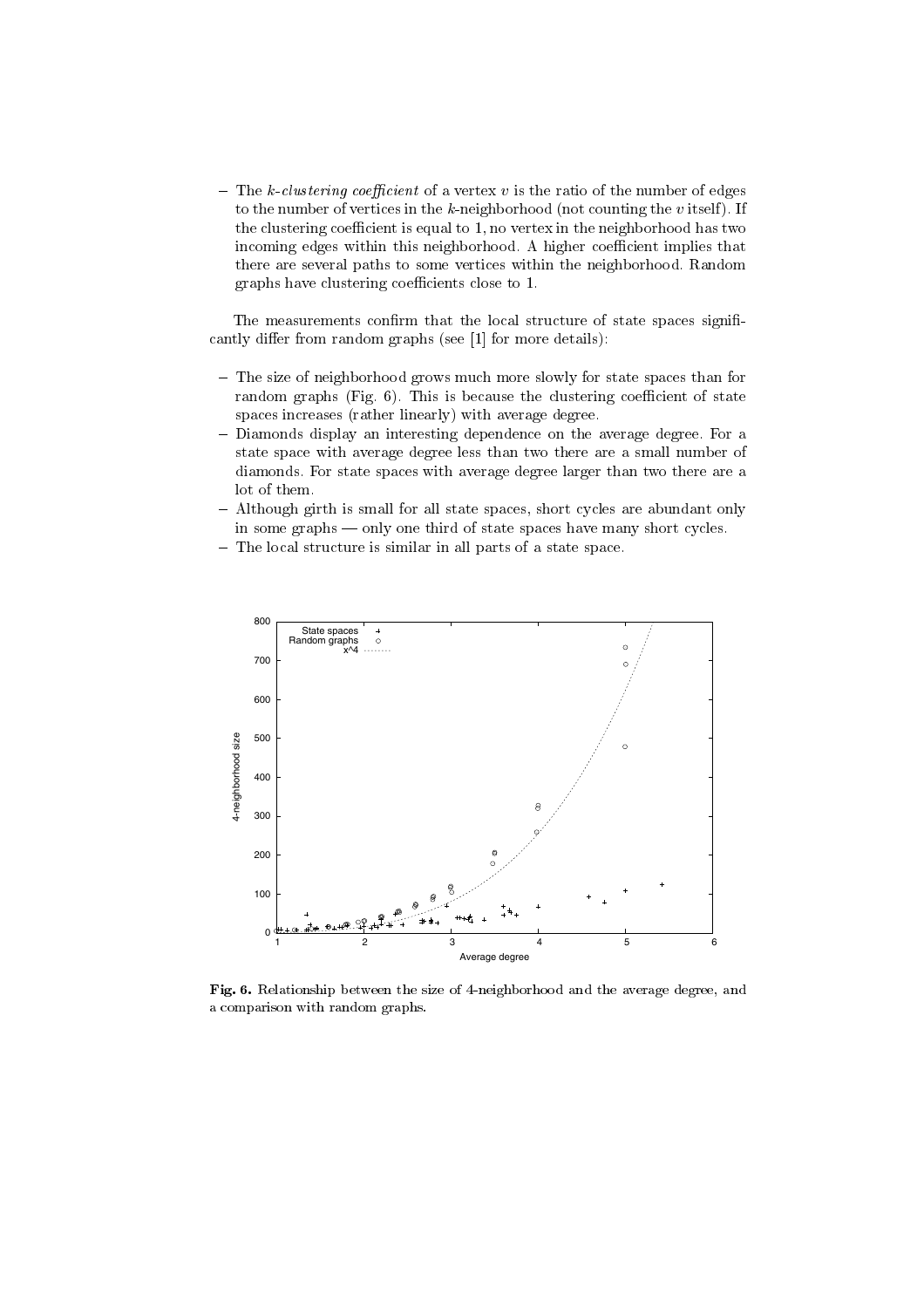The bottom line of these observations is that the local structure depends very much on the average degree. If the average degree is small then the local structure of the state space is tree-like (without diamonds and short cycles, with many states of degree one). Whereas with the high average degree it has many diamonds and high clustering coefficient. The rather surprising consequence is that the local structure depends on the model only in as much as the average degree does.

This is just the first step in understanding the local structure of state spaces, so it is difficult to give any specific applications. Some of these properties could be exploited by traversal methods which do not store all states [4]. Since the size of a neighborhood grows rather slowly, it might be feasible to do some kind of `look-ahead' during the exploration of a state space (this is not the case for arbitrary graphs).

### 3 Comparisons

#### 3.1Specification Languages and Tools

Most parameters seem to be independent of the specification language used for modeling and the tool used for generating a state space. In fact, the same protocols modeled in different languages yield very similar state spaces. This can be seen as an encouraging result since it says that it is fair to do experimental work with just one model checker.

We have noticed some small differences. For example, Promela models often have sparser state spaces. But because we do not have the same set of examples modeled in all specification languages, we cannot fully support these observations at the moment.

#### 3.2Toy versus Industrial Examples

We have manually classied examples into three categories: toy (16), simple (25), and complex  $(14)$  (see Appendix A). The major criterion for the classification was the length of the model description. The comparison shows differences in most parameters. Here we only briefly summarize the main trends; more detailed figures can be found on the project's web page  $[1]$ :

- ${\bf T}$  and average degree is smaller for state spaces of complex models. This is is in important because the average degree has a strong correlation with the local structure of the state space (see Section 2.5).
- $\sim$  maximal size of the stack during  $\sim$   $\sim$  significantly shorter for complex  $\sim$ models (Fig. 7).
- ${\bf T}$  for BFS height and the diameter are larger for state spaces of complex. models.
- ${\bf T}$  and denote the state space spaces of smaller for states of paces of complex models models but they have longer back level edges.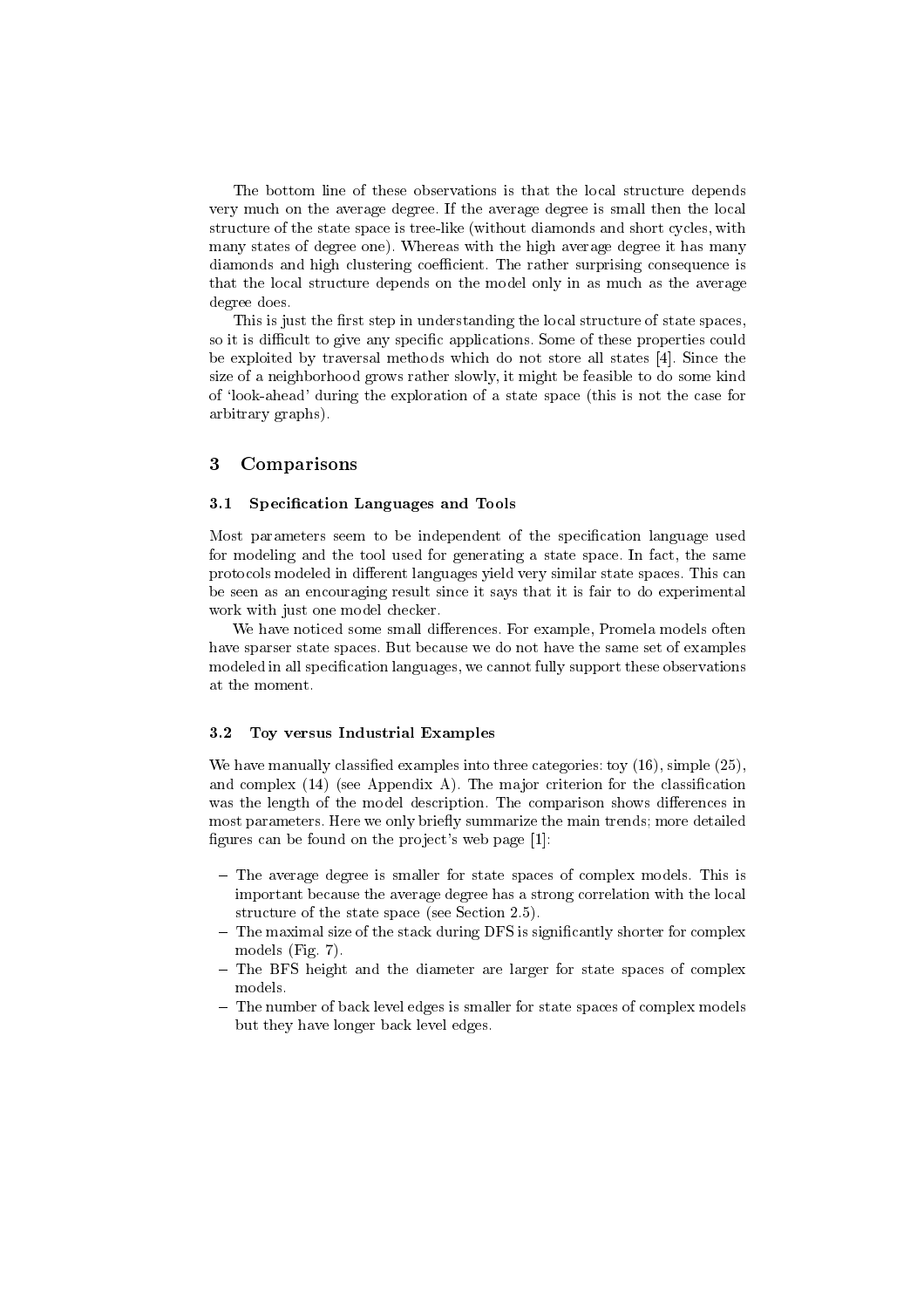

Fig. 7. The maximal stack size (given in percents of the state space size) during DFS. Results are displayed with the boxplot method (see Fig. 1 for explanation).

 ${\bf G}$  structure is more regular for state spaces of toy models. This is is in the state space of the space of the space of the space of the space of the space of the space of the space of the space of the space of the sp demonstrated by BFS level graphs and stack graphs which are much smoother for state spaces of toy models.

These results stress the importance of having complex case studies in model checking benchmarks. Particularly experiments comparing explicit and symbolic methods are often done on toy examples. Since toy examples have more regular state spaces, they can be more easily represented symbolically.

#### 3.3Similar Models

We also compared the state spaces of similar models  $-$  parametrized models with different values, abstracted models, models with small syntactic change. Moreover, we have compared full state spaces and state spaces reduced with partial order reduction and strong bisimulation.

The resulting state spaces are very similar  $-$  most parameters are (nearly) the same or are appropriately scaled with respect to the change in the size of the state space. The exception isthat a small syntactic change in a model can sometimes produce a big change of the state space. This occurs mainly in cases where the small change corresponds to some error (or correction) in the model. This suggests that listing state space's parameters could be useful for users during modeling  $-$  the significant change of parameters between two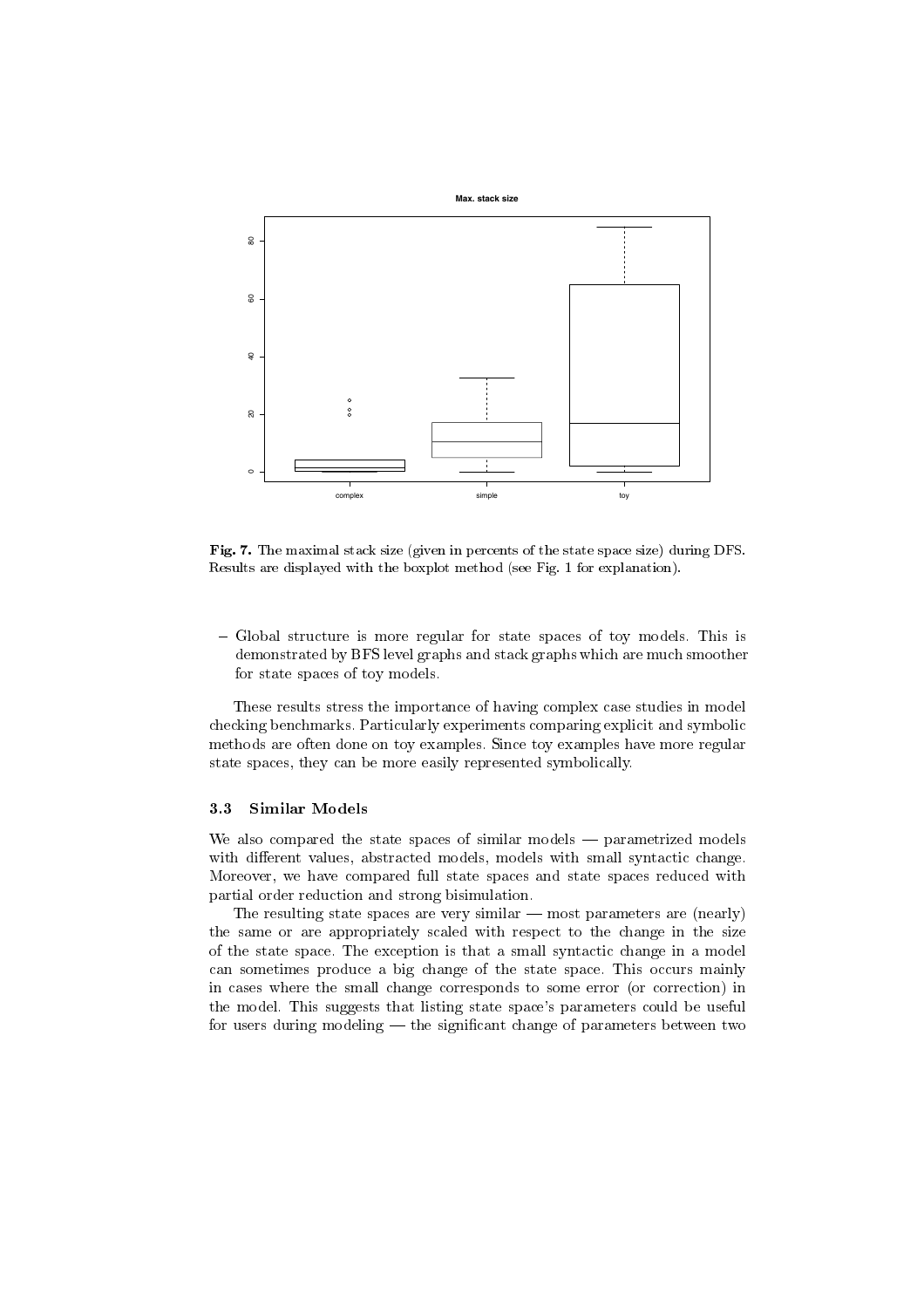consecutive versions of a model can serve as a warning of a potential error (this can be even done automatically).

#### $\overline{4}$ **Conclusions: Answers**

Although we have done our measurements on a restricted sample of state spaces, we believe that it is possible to draw general conclusions from the results. We used several different model checkers and models were written by several dif $f$  ferent users. Results of measurements are consistent — there are no significant exceptions from reported observations.

### What are typical properties of state spaces?

State spaces are usually sparse, without hubs, with one large SCC, with small diameter and small SCC quotient height, with many diamond-like structures.

These properties can not be explained theoretically. It is not difficult to construct articial models without these features. This means that observed properties of state spaces are not the result of the way state spaces are generated nor of some features of specification languages but rather of the way humans design/model systems.

## Can state spaces be modeled by random graphs or by some class of regular graphs?

State spaces are neither random nor regular. They have some internal structure, but this structure is not strictly regular. This is illustrated by many of our

- { local clustering (including diamonds) is completely absent in random graphs
- { stack graphs and BFS level graphs are quite structured and ragged, while for both regular and random graphs they are much smoother
- ${\bf v}$  , typically defined of the lengths of back level edges and cycles and cycles and cycles and cycles and cycles
- $\frac{1}{2}$  the diameter is larger than for random graphs but small compared to the size of the state space (definitely much smaller than for common regular graphs)

### Can we exploit typical properties during model checking?

Typical properties can be useful in many different ways. Throughout the paper we provide several pointers to work that exploits typical values of parameters and we give some more suggestions about how to exploit them.

Values of parameters are not very useful for non-expert users who are not usually aware of what a state space is, but they may be useful for advanced users of the model checker. Properties of the underlying state space can provide users with feedback on their modeling and sanity checks  $-$  users can confront obtained parameters with their intuition (particularly useful for SCCs) and compare parameters of similar models, e.g., original and modified model.

The parameter values can be definitively useful for developers of tools, particularly for researchers developing new algorithms  $-$  they can help to explain the behavior of new algorithms.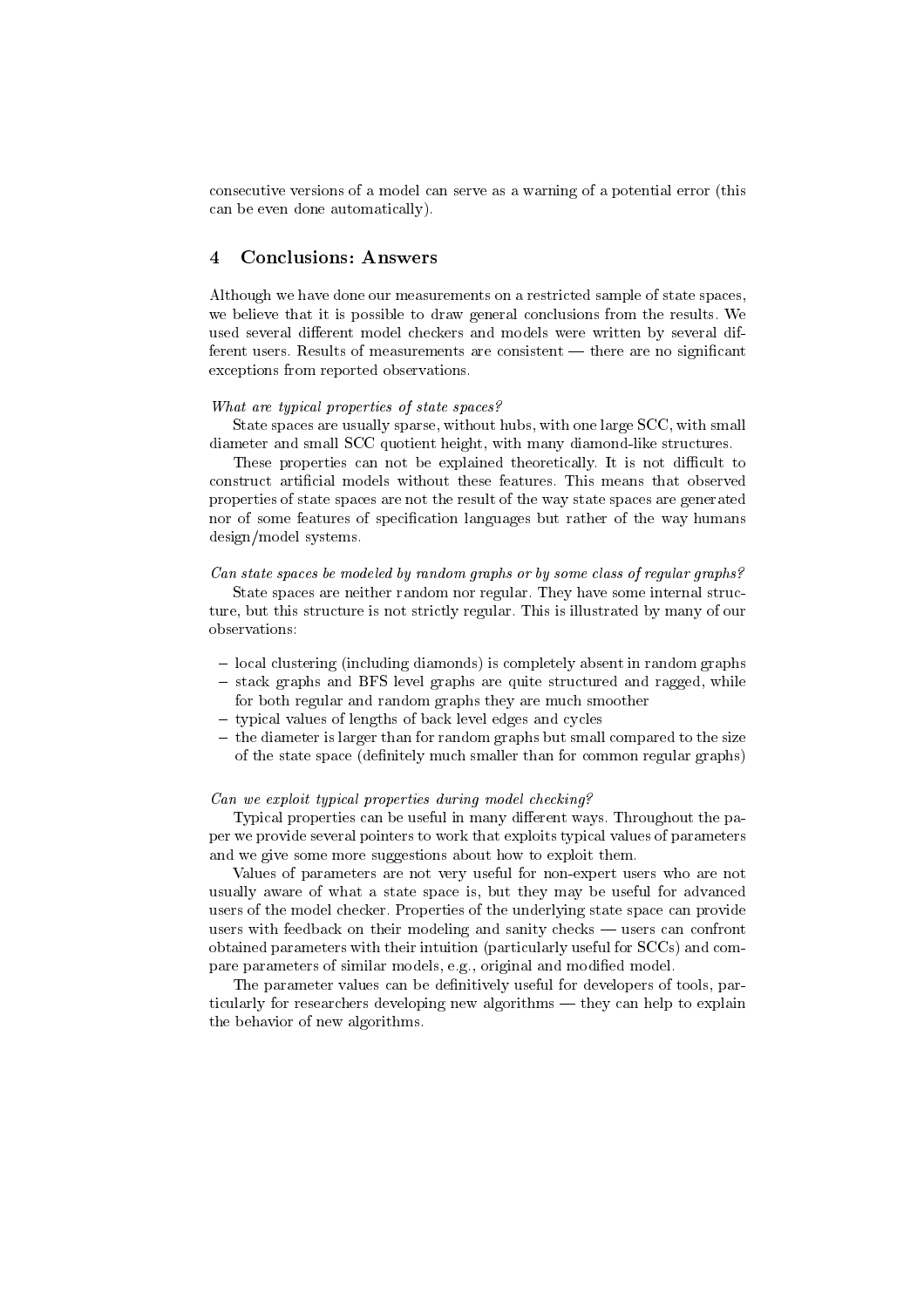### Are there any differences between toy and complex models?

Although state spaces share some properties in common, some can significantly differ. Behavior of some algorithms can be very dependent on the structure of the state space. We can illustrate it on an experiment with random walk. We have performed series of very simple experiments with random walks on generated state spaces. For some graphs one can quickly cover 90% of the state space by random walk, whereas for other we were not able to get beyond 3%.So it is really important to test algorithms on a large number of models before one draws any conclusions.

Particularly, there is a significant difference between state spaces corresponding to complex and toy models. Moreover, we have pointed out that state spaces of similar models are very similar. We conclude that it is not adequate to perform experiments just on few instancies of some toy example<sup>6</sup> and we support calls for a robust set of benchmark examples for model checking [13].

# 5 Future Work: New Questions

- { What more can we say about state spaces when we consider atomic propositions in states (respectively good/bad states)? What is the typical distribution of good/bad states? How many are there? Where are they? What are the properties of product graphs used in LTL model checking (product with Büchi automaton) and branching time logic model checking (game graphs)? Do they have the same properties or are there any significant differences?
- Can we estimate structural properties of a state space from static analysis of its model?
- ${\sf -}$  In this work we consider mainly 'static' properties of state spaces. We have briefly mentioned only the breadth- and depth-first search, but there are many other possible searches and processes over state spaces (particularly random walk and partial searches). What is the `dynamics' of state spaces?
- ${\bf x}$  , the extra distribution model is the state  ${\bf x}$  and the resulting state space?
- ${\bf s}$  state spaces are quite structured and regular. But how can we can we can we can we can we can we can we regularity exactly? How can we employ this regularity during model checking? Can the understanding of the local structure help us to devise symbolic methods for asynchronous models?

# Acknowledgment

I thank my supervisor, Ivana Cerna, for many valuable discussions and suggestions, and for comments on previous drafts of this paper. Pavel Krčál, Tomáš Hanzl, and other members of the ParaDiSe laboratory have provided useful feedback. Finally, I thank anonymous reviewer for detailed comments.

Thou shalt not do experiments (only) on Philosophers.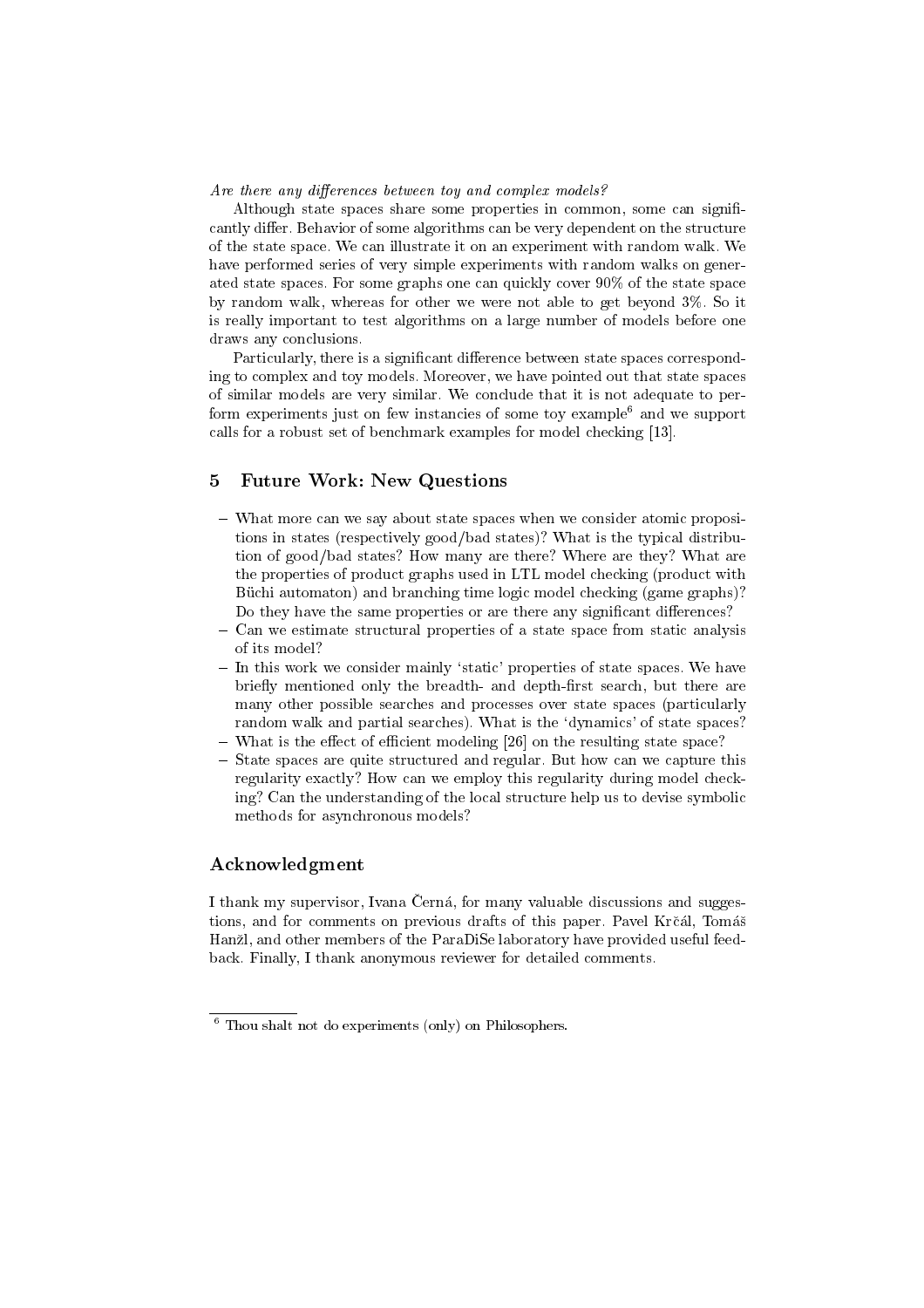# References

- 1. http://www.fi.muni.cz/~xpelanek/state\_spaces.
- 2. A.L. Barabasi. Linked: How Everything Is Connected to Everything Else and What It Means. Plume, 2003.
- 3. J. Barnat, L. Brim, and J. Chaloupka. Parallel breadth-rst search LTL model checking. In Proc. Automated Software Engineering (ASE 2003), pages  $106-115$ . IEEE Computer Society, 2003.
- 4. G. Behrmann, K.G. Larsen, and R. Pelanek. To store or not to store. In Proc. Computer Aided Verification (CAV 2003), volume 2725 of LNCS, pages 433-445, 2003.
- 5. A. Biere, A. Cimatti, E. Clarke, and Y. Zhu. Symbolic model checking without BDDs. In Proc. Tools and Algorithms for the Construction and Analysis of Systems  $(TACAS 1999)$ , volume 1579 of  $LNCS$ , pages 193-207, 1999.
- $\sigma$ . I. Cerna and R. Felanck. Distributed explicit fair cycle detection. In Froc. SFIN workshop, volume 2648 of  $LNCS$ , pages 49-73, 2003.
- 7. A. Cheng, S. Christensen, and K. H. Mortensen. Model checking coloured petri nets exploiting strongly connected components. In Proc. International Workshop on Discrete Event Systems, pages  $169-177$ , 1996.
- 8. S. Christensen, L.M. Kristensen, and T. Mailund. A Sweep-Line Method for State Space Exploration. In Proc. Tools and Algorithms for Construction and Analysis of Systems (TACAS 2001), volume 2031 of LNCS, pages 450-464, 2001.
- 9. A. David, G. Behrmann, K. G. Larsen, and W. Yi. Unication & sharing in timed automata verification. In Proc. SPIN Workshop, volume 2648 of LNCS, pages 225{229, 2003.
- 10. D. L. Dill, A. J. Drexler, A. J. Hu, and C. Han Yang. Protocol verication as a hardware design aid. In Proc. Computer Design: VLSI in Computers and Processors, pages 522-525. IEEE Computer Society, 1992.
- 11. P. Erdős and A. Renyi. On random graphs.  $Publ. Math.$ , 6:290-297, 1959.
- 12. K. Fisler, R. Fraer, G. Kamhi Y. Vardi, and Z. Yang. Is there a best symbolic cycle-detection algorithm? In Proc. Tools and Algorithms for Construction and Analysis of Systems (TACAS 2001), volume 2031 of LNCS, pages  $420-434$ , 2001.
- 13. M. B. Dwyer G. S. Avrunin, J. C. Corbett. Benchmarking finite-state verifiers. International Journal on Software Tools for Technology Transfer (STTT), 2(4):317{  $320.2000.$  $3-9$ ,  $2-9$
- 14. H. Garavel, F. Lang, and R. Mateescu. An overview of CADP 2001. European Association for Software Science and Technology (EASST) Newsletter, 4:13-24, August 2002.
- 15. P. Godefroid, G.J. Holzmann, and D. Pirottin. State space caching revisited. Formal Methods in System Design,  $7(3):227{-}241$ , 1995.
- 16. J.F. Groote and A. Ponse. The syntax and semantics of  $\mu$ CRL. In Algebra of *Communicating Processes*  $'94$ , Workshops in Computing Series, pages 26-62, 1995.
- 17. J.F. Groote and F. van Ham. Large state space visualization. In Proc. of Tools and Algorithms for Construction and Analysis of Systems (TACAS 2003), volume 2619 of  $LNCS$ , pages 585-590, 2003.
- 18. G. J. Holzmann. An analysis of bitstate hashing. In Proc. Protocol Specification, Testing, and Verification,  $INWG/IFIP$ , pages 301-314, 1995.
- 19. G. J. Holzmann. State compression in SPIN: Recursive indexing and compression training runs. In Proc. SPIN Workshop. Twente Univ., 1997.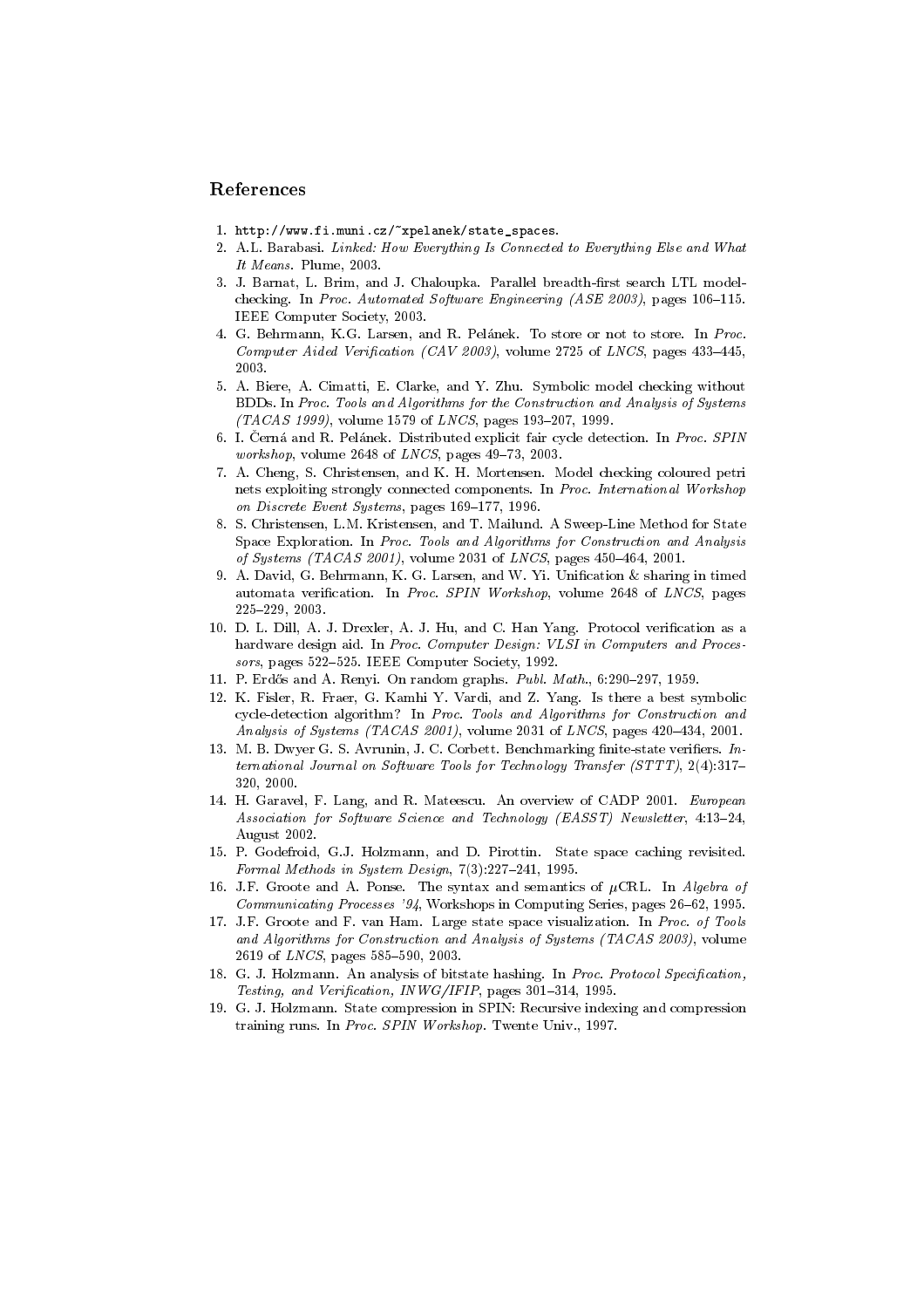- 20. G.J. Holzmann. Algorithms for automated protocol verification. AT&T Technical Journal,  $69(2):32-44, 1990.$
- 21. G.J. Holzmann. The engineering of a model checker: the gnu i-protocol case study revisited. In Proc. SPIN Workshop, volume 1680 of LNCS, pages 232-244, 1999.
- 22. G.J. Holzmann. The Spin Model Checker, Primer and Reference Manual. Addison-Wesley, 2003.
- 23. A. L. Lafuente. Simplied distributed LTL model checking by localizing cycles. Technical Report 176, Institut fur Informatik, Universitat Freiburg, July 2002.
- 24. G. D. Penna, B. Intrigila, E. Tronci, and M. V. Zilli. Exploiting transition locality in the disk based Murphi verifier. In Proc. Formal Methods in Computer-Aided *Design (FMCAD 2002)*, volume 2517 of *LNCS*, pages 202-219, 2002.
- 25. K. Ravi, R. Bloem, and F. Somenzi. A comparative study of symbolic algorithms for the computation of fair cycles. In Proc. Formal Methods in Computer-Aided *Design (FMCAD 2000)*, volume 1954 of  $LNCS$ , pages 143-160, 2000.
- 26. Theo C. Ruys. Low-fat recipes for SPIN. In Proc. SPIN Workshop, volume 1885 of  $LNCS$ , pages 287-321, 2000.
- 27. F. Somenzi, K. Ravi, and R. Bloem. Analysis of symbolic SCC hull algorithms. In Proc. Formal Methods in Computer-Aided Design (FMCAD 2002), volume 2517 of  $LNCS$ , pages 88-105, 2002.
- 28. U. Stern. Algorithmic Techniques in Verification by Explicit State Enumeration. PhD thesis, Technical University of Munich, 1997.
- 29. U. Stern and D. L. Dill. Using magnatic disk instead of main memory in the Murphi verifier. In Proc. Computer Aided Verification (CAV 1998), volume 1427 of  $LNCS$ , pages 172-183, 1998.
- 30. E. Tronci, G. D. Penna, B. Intrigila, and M. Venturini. A probabilistic approach to automatic verification of concurrent systems. In Proc. Asia-Pacific Software Engineering Conference (APSEC 2001), pages 317-324. IEEE Computer Society, 2001.
- 31. E. Tronci, G. D. Penna, B. Intrigila, and M. V. Zilli. Exploiting transition locality in automatic verification. In Proc. Correct Hardware Design and Verification Methods  $(CHARME 2001)$ , volume 2144, pages 259-274, 2001.
- 32. D. J. Watts. Six Degrees: The Science of a Connected Age. W.W. Norton & Company, 2003.

#### $\mathbf{A}$ **Models**

| Tool   | Model                                 | Type    | Size   |
|--------|---------------------------------------|---------|--------|
| Murphi | Peterson's mutual exclusion algorithm | toy     | 882    |
| Murphi | Parallel sorting                      | toy     | 3,000  |
| Murphi | Hardware arbiter                      | simple  | 1,778  |
| Murphi | Distributed quering lock              | simple  | 7,597  |
| Murphi | Needham-Schroeder protocol            | complex | 980    |
| Murphi | Dash protocol                         | complex | 1,694  |
| Murphi | Cache coherence protocol              | complex | 15,703 |
| Murphi | Scalable coherent interface (SCI)     | complex | 38,034 |